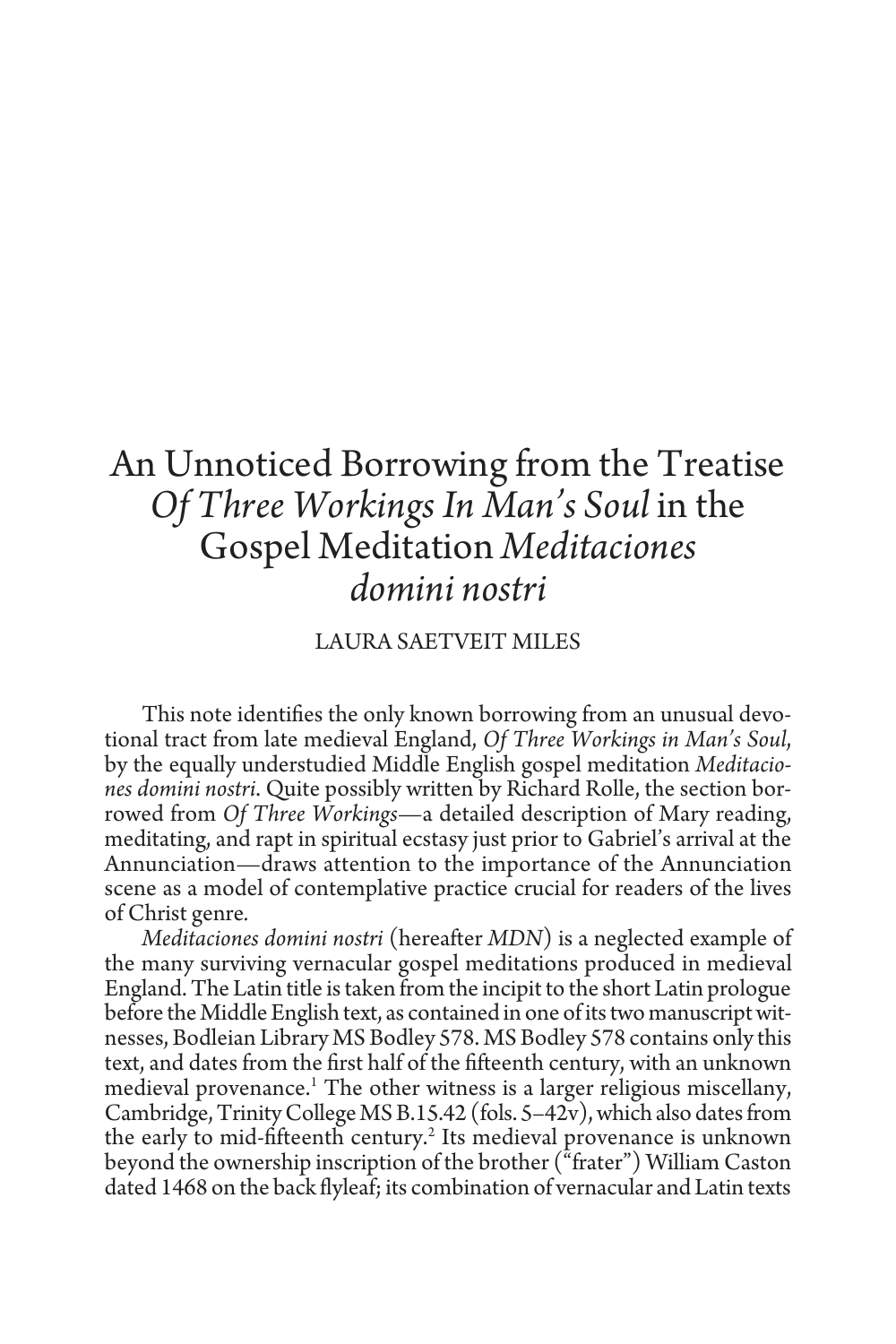supports a clerical origin, as well as a sophisticated interest in contemplative and visionary activity not unlike that demonstrated by the Carthusians or Bridgettines, for example. Here the *MDN* lacks some four folios in the middle and four folios at the end, but is otherwise the more careful copy.

The *MDN* has only been edited as a 1992 doctoral dissertation by Elisabeth Blom-Smith;<sup>3</sup> before and after Blom-Smith's efforts, the text has received scant attention.4 This life of Christ sorely needs a new published critical edition so that scholars can analyze it properly. As is often typical for the genre, the text begins with Mary's genealogy; follows Christ's birth, life, death, and resurrection; and continues on to cover the Pentecost and more on Mary's life. Thus, in its Latin explicit before the Middle English text, the Bodley witness claims only partially accurately that *MDN* is "a meditation on the life and passion and resurrection and ascension into heaven of Jesus Christ according to Bonaventure out of his third, and shortest—though best—edition."5 This somewhat academic comment identifies an authorizing source in the pseudo-Bonaventuran *Meditationes vitae christi*, one of the most widely read lives of Christ in medieval Europe, and well known in England by this time due to Nicholas Love's English translation, *The Mirror of the Blessed Life of Jesus Christ*, from around 1410. However, less than half of the *MDN* text is actually from the *Meditationes vitae christi.* 

Rather, many other sources are woven into *MDN* by the compiler. Typical for vernacular lives of Christ, *MDN* incorporates Bible verses translated directly from the Vulgate and accompanied by careful explication, some apocryphal gospels, various patristic sources such as Jerome, excerpts from Bernard of Clairvaux's sermons, and small parts of Nicholas of Lyra's *Postilla*. In addition, the compiler drew extensive material from Bridget of Sweden's *Revelaciones* and her *Sermo Angelicus*, as well as Elizabeth of Hungary's *Revelations*, the *Legenda Aurea*, *The Pricking of Love*, and Mandeville's *Travels*. 6 The compilation proudly announces its reliance on Bridget's *Revelaciones* through red underlining in the Bodley manuscript and the marginal apparatus in the Trinity manuscript. In Trinity, nine large rubricated notes contain some variation on "Birgitta" besides the main text, in the scribal hand (out of the twelve total marginal source attributions).

One of these other marginal attributions in *MDN* identifies the *auctor* "Ricardes de Sancta Victore." The Trinity manuscript uses its usual rubricated marginal script (fol. 8r), while Bodley identifies the source within the text body using its usual textura hand with red underline (fol. 5v). In Trinity the main body text marked by this note reads, "And as a gret clerk seith is called Richard of Seynt Victores in a boke that he made off contemplation. Thus glorous virgyn about the tyme of the comynge of the Angell" (fol. 8r–v). Previously unidentified, these words signal a long borrowing from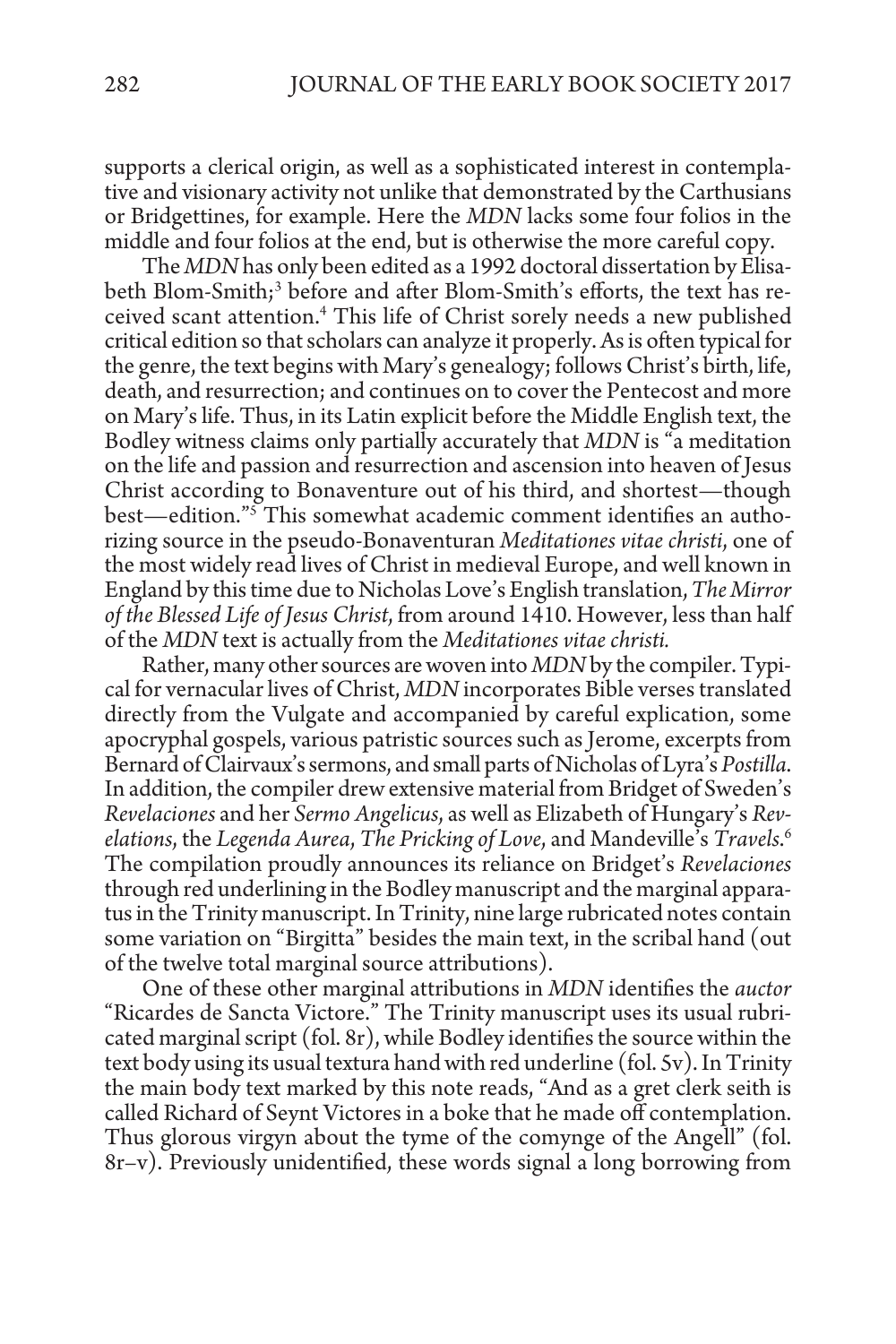an anonymous Middle English tract known as *Of Three Workings of Man's Soul*, a late fourteenth-century devotional text featuring a translation of Richard of St. Victor's *Benjamin major*, and surviving in four manuscripts.7 It was first edited in 1896 by Carl Horstman, then more fully in 1995 by Stephen B. Hayes, and again in 2007 by Ralph Hanna, who supports Horstman's suggestion that the author may be Richard Rolle.8 Like the *MDN*, *Of Three Workings* has received barely any other scholarly attention, much less extended analysis.9 Of the four manuscript witnesses to *Of Three Workings*, the *MDN* borrowing most closely matches in text and orthography Cambridge, Magdalene College, MS Pepys 2125 (fols. 80v–82v), though several variants suggest it was not the exact copy text. While MS Pepys 2125 apparently comprises two manuscripts later bound together, the part containing *Of Three Workings* possibly connects to the Brigittines of Syon Abbey, or neighboring Carthusians: it includes a short treatise on the contemplative and active life translated from Bridget of Sweden's *Revelaciones*, and some texts seem to have been revised for a male readership.<sup>10</sup>

In total, nearly 40 percent of *Of Three Workings* has been included in *MDN*. Together, these lines constitute one of the largest sections of borrowed material outside the *Meditationes vitae Christi* itself. *Of Three Workings* dominates the Annunciation scene, which in turn comprises 15 percent of the entire *MDN* text—a very high proportion of the narrative compared to other lives of Christ (especially considering this scene does not even feature Christ himself, per se).

Though it is conspicuously marked as Richard of St. Victor's in the margins of *MDN*, nothing by "this worthi clerke" actually remains in this borrowing, which is only of the second half of the source text. Containing the sole moment where Richard is mentioned, the first few lines of *Of Three Workings* are closely retained as the opening of the borrowing in *MDN*; but *Of Three Workings* continues on to translate a large part of Richard of St. Victor's *Benjamin major* on the tripartite hierarchy of thought, meditation, and contemplation. Compare the opening of *Of Three Workings* to the beginning of the borrowing in *MDN* quoted above, with omitted text underlined: "A grett clerke þat men calles Richard of Saynt Victoures settes in a boke þat he made of contemplacyon thre wyrkynges of Crystyn man saoule, qwylke are þise: Thoght, Thynking and Contemplacyon."11 The *MDN* does not borrow any of the translation of Richard's *Benjamin major* from *Of Three Workings* (about one-quarter of the treatise), and it also omits the second section, on the role of grace in contemplation (likewise about one-quarter of the treatise).<sup>12</sup> These omissions fit in with the compiler's general tendencies to focus on visual details and to avoid more meta-commentary on devotional process or experience.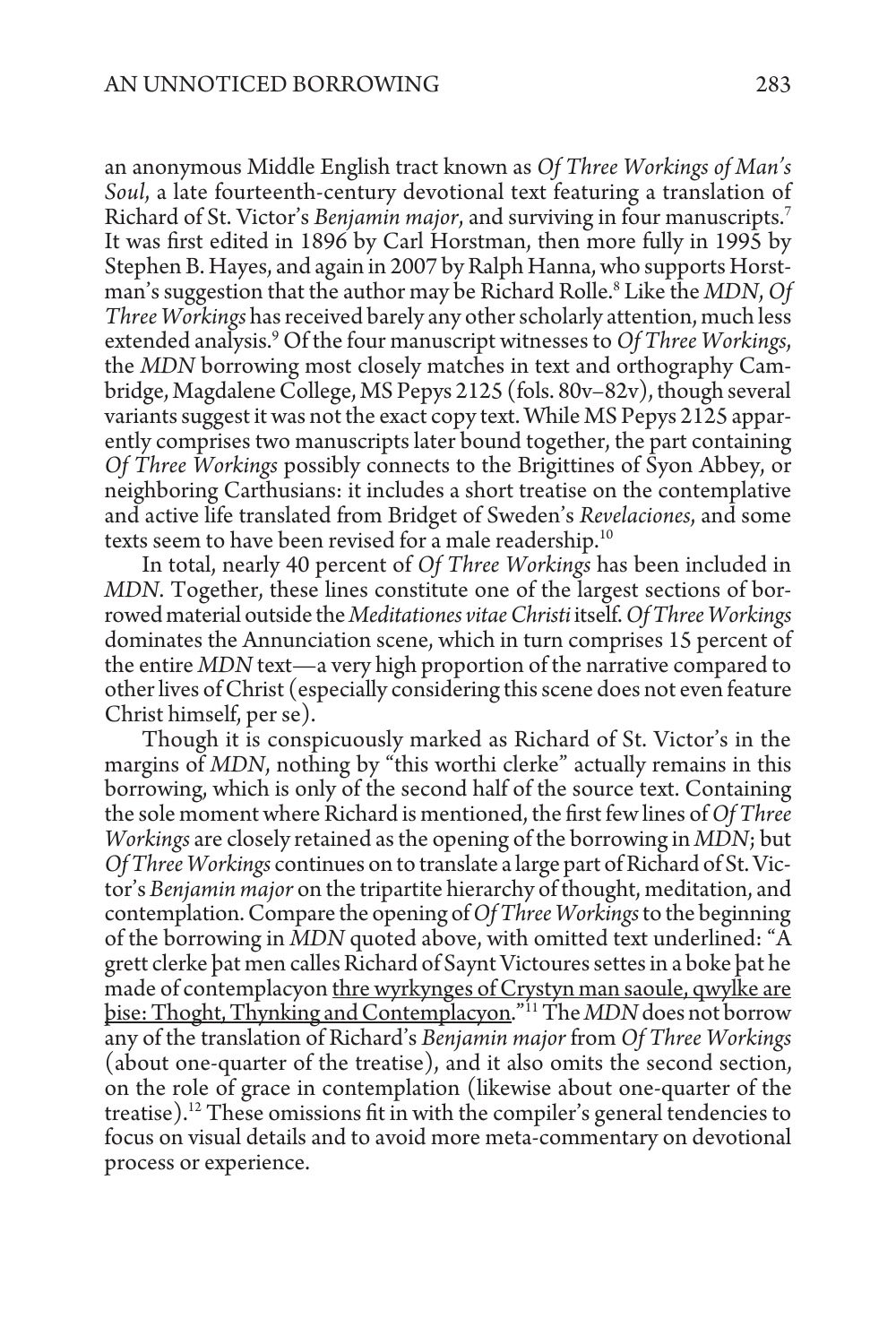*MDN* picks up again in its borrowing to include almost all of the second half of *Of Three Workings*, an extended meditation on the moments leading up to the Annunciation, when the Virgin Mary is reading and meditating on the prophecies foretelling the Incarnation (Isaiah 7:14) just before the angel Gabriel's arrival. The *MDN* compiler includes most of the text at this point, except for a somewhat long passage on the nature of the "bodely ymagynacyon" and its relation to the soul.<sup>13</sup> Otherwise, the compiler switches the order of a few phrases, and omits brief moments where the narrative voice speaks directly to the reader—"And I schall tell thee," etc. Nonetheless, the compiler retains a few direct commands to the reader to "busily behold," a tone that is completely different from the rest of this compilation (he has carefully scrubbed most of that kind of language from the *Meditationes vitae Christi* passages). A comparison of the opening passage demonstrates the relationship between the source and the host. The text of *Of Three Workings* is taken from Cambridge, Magdalene College, MS Pepys 2125, the surviving version most closely related to the borrowing in *MDN*:

## *Of Three Workings*

(MS Pepys 2125, fol. 81v; Hanna, l. 96–116; underlining indicates lines omitted in *MDN)*

Fyrst þu schall ymagyn in þi sowle a fayr chamber, and in þat chamber þu schall þen se sittyng at a wyndowe redyng on a book owre lady Saynte Mare. And þu schall sette þiself in som corner of þat chamber bisily beholding hire þer she sytteþ, and namly þe contenance and þe manere of hire havyng of hir body. Beholde howe deuotely she sytteþ and hir book bifore hire liggyng on a dext and she a partye stowpyng toward þe boke and redyng pryualy withowte shewyng of voys. And what þu shalt þenke þat she radde y shal telle þe. **Þ**u shalt þenke þat she radde wordes of þe prophecie [howe it was sayde of Ysaye  $\lvert$  be prophete  $\lvert$ <sup>14</sup> bat

*Meditaciones domini nostri*  (Blom-Smith, p. 13, l. 13–p. 14, l. 6; bold indicates additions, extra spaces added to help comparison)

And as a gret clerke seith is called Richard of Seynt Victorus yn a boke that he made off contemplacion, **thus glorious virgyn about the tyme of the comynge of the angell** sche was in hure chambur sittynge at a wyndowe

and hure boke liggynge in a dexe and sche in a part stowpynge toward the boke and redynge preuely without schewyng of voys

of the profecie, how it was seide of Ysaie the profyt that a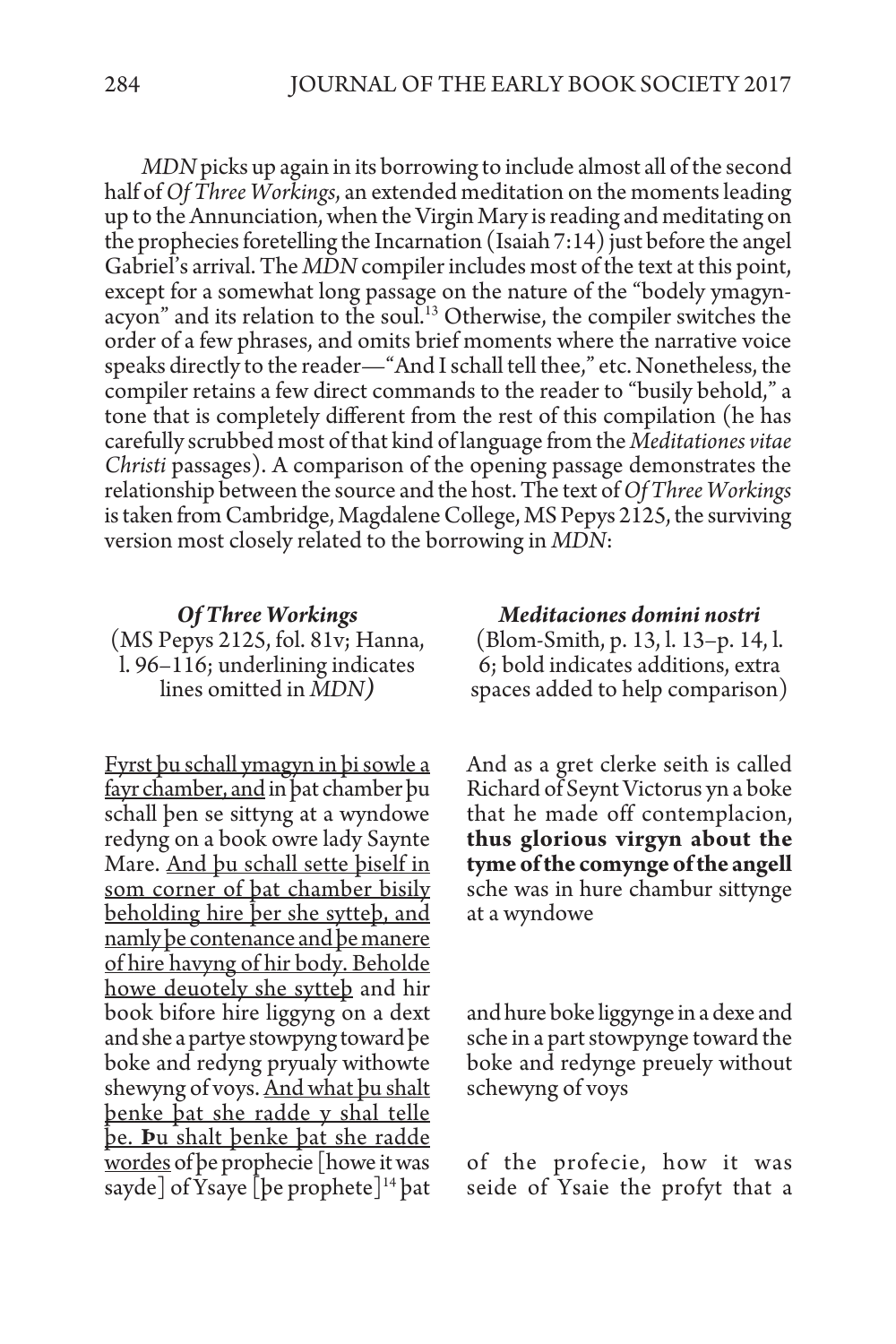a mayden sholde bere a childe, þe whvtche sholde saue al mankynde. And how sche ymagyned desiryng þat hit myȝt be in hire dayes, þat she myȝte ones see oure blessid lord þat she hadde servyd in þe temple in þe schappe of owre kynde. And bihald bisily vnto hire, and þu shalt se hire in þis ymagynacyon in hir sowle sittyng vpryȝt [in hyr body] lenyng þe lokyng of þe boke & lokyng vppe in to heuen. Bihold þen bisily þat blessid louely <u>swete</u> vysage of <u>oure</u> lady, howe deoute hit is, þe swete mouth cloos and þe eyȝen closed and þerwiþ no breþ passyng owt neyber of hire mowb ne nose. And |behalde þerwyth| <u>se</u> how paal she ys and no blood ne rode in hir vysage.

mayde schulde bere a child the whyche schulde saue mankynde. And scheo ymagined, desirynge that hit myȝt be yn hure dayes, that scheo myȝt see oones our blessid Lorde that scheo serued yn the tempull yn the schappe off our kynde. Byholde besyly vnto this blessid lady how that scheo settith hure vpryght yn body lenynge, lokynge yn the boke and lokynge vp to heuen. Byholde that blessid lowly visage of this lady how deuoute it is, the swete mowthe close and the hyen closid and therwith noone **euell** brethe passynge out of hure mouthe ne nose, and byholde therwith how pale scheo is, and no blood ne rode yn hure vysage.

The *MDN* compiler was likely drawn to the unusual way in which *Of Three Workings* focuses on Mary's precise meditation on the scriptural verse, her transition to reflective contemplation, and her physiological transforma- tion into a trance-like state of rapture. Unlike *Of Three Workings'* first section translating Richard of St. Victor, the entire second half focusing on Mary at the Annunciation seems to be an original composition in Middle English and perhaps most suggestive of Rolle's devotional innovations. It is, as Hanna observes, "marked by considerable rhetorical cleverness,"15 and its extended description makes it stand out from other lives of Christ representations of Mary reading at the Annunciation, such as found in Aelred of Rievaulx's *De institutione inclusarum*, Love's *Mirror of the Blessed Life of Jesus Christ*, and *Speculum Devotorum*.

This compiler seems less concerned with educating his readers about the technical aspects of *how* imagination and meditation work, but rather focused on exercising that imagination through this visualization—through plot-driven narrative. However, he retains the unusually detailed physiological description of Mary's ravishment partially quoted above, and how that may demonstrate bodily the experience of desire for the love of God. This static moment of deep concentration on the body in stillness, with the text's long description enforcing the reader's slow contemplation of the ravished body, is a striking contrast to the continuous action of the rest of the life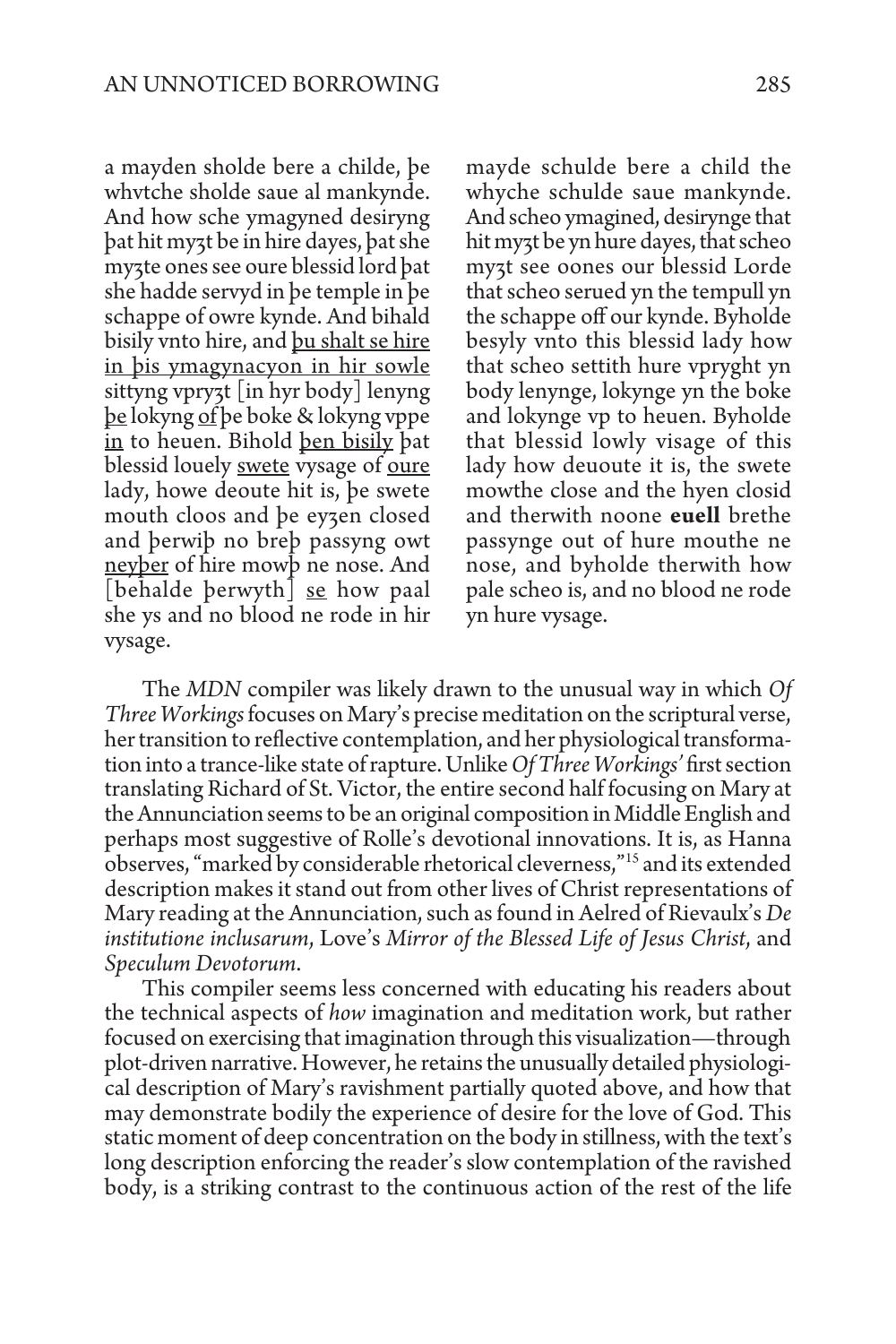of Christ—an unstoppably unfolding linear narrative. This last part of the text offers a visualization exercise in the tradition of guided meditations but also promotes an active emulation of the Virgin as a model contemplative. Readers witness her engaged reading of the Bible as an example that should be imitated in their own reading of either scripture or devotional texts such as *MDN* itself. Strategically placed towards the beginning of the story of Christ's life, the scene of Mary's reading becomes a necessary opportunity for learning and self-reflection to prepare the reader for imaginatively engaging with the rest of the narrative, culminating in Christ's passion and resurrection.

Mary's model of conceiving Christ, the *logos*, while reading the Word should be understood in the light of the compilation's frequent excerpting from Birgitta's *Revelaciones*: holy women channel God in powerful ways, this text emphasizes, and can facilitate the reader's own spiritual conception of Christ by means of text-based meditation. Identifying *Of Three Workings* as the source of this section of *Meditaciones domini nostri* helps to connect the gospel meditation to a new matrix of devotional texts, manuscripts, and known authors such as Richard Rolle. The strong presence of vision- ary holy women in both these works strengthens the possible Carthusian and Bridgettine inclinations of Trinity College MS B.15.42 and MS Pepys 2125, as these enclosed communities display a consistent interest in Mary, Bridget, and other Continental and insular visionaries. Hopefully further analysis of both texts will illuminate their importance to our understanding of late-medieval devotional culture and its holy women.

University of Bergen

## NOTES

- 1. See the catalogue entry in Richard Hunt and Falconer Madan, *A summary catalogue of western manuscripts in the Bodleian Library at Oxford which have not hitherto been catalogued in the Quarto series* (Oxford: Oxford University Press, 1895–1953), 5:326–327.
- 2. On CUL MS B.xv.42, see M. R. James, *The Western Manuscripts in the Library of Trinity College, Cambridge: a Descriptive Catalogue* (Cambridge: University of Cambridge Press, 1904), 510–513. The full dissertation can be viewed online at http://trin-sites-pub.trin.cam.ac.uk/james/ viewpage.php?index=244 (accessed 1 Dec 2016). CUL MS B.xv.42 manuscript also has an entry in Linne R. Mooney, *The Index of Middle English Prose Handlist 11: Manuscripts in the Library of Trinity College, Cambridge* (Cambridge: Cambridge University Press, 1995), 19–20.
- 3. Elisabeth Blom-Smith, "The Lyf of Oure Lord and the Virgyn Mary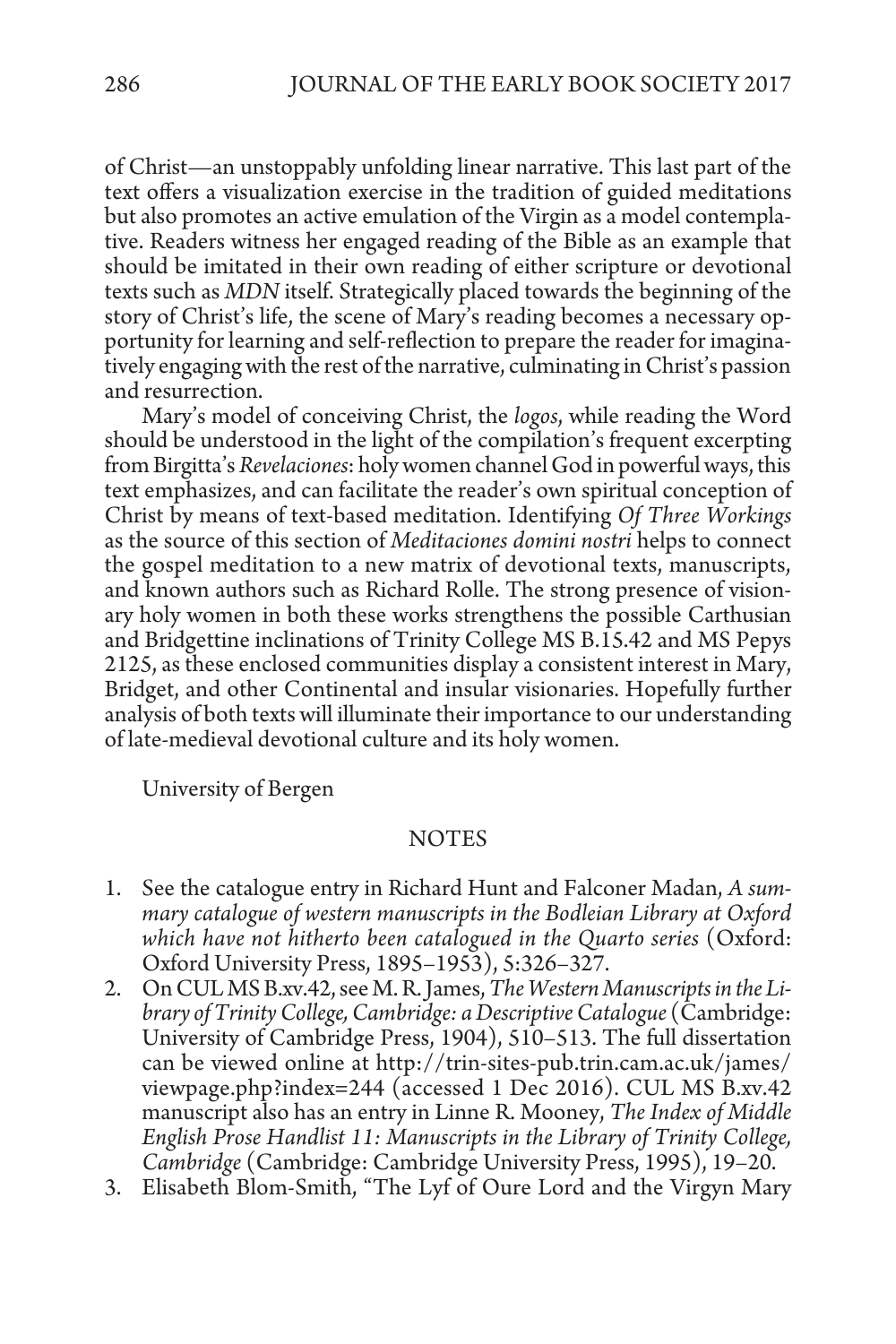edited from MS Trinity College Cambridge B.15.42 and MS Bodley 578," (PhD diss., King's College, London, 1992); a full PDF can be found online at https://kclpure.kcl.ac.uk/portal/files/2926635/418745.pdf (accessed 1 Dec 2016). She uses Trinity as the base text, supplementing with Bodley when gaps occur. Blom-Smith's adopted title, *The Lyf of Oure Lord and the Virgyn Mary*, does not actually occur anywhere in the text; she apparently derived it from an expansion of the first line of the Latin prologue in the Bodley manuscript. I will use the Latin title from the prologue itself.

- 4. Elizabeth Salter includes this life of Christ in her work on Love's *Mirror*  and other translations of the *Meditationes vitae Christi*, where she grouped it with the *Speculum Devotorum*, a similar text; see chapter IV in *Nicholas Love's "Myrrour of the Blessed Lyf of Jesu Christ*,*" Analecta Cartusiana* 10 (Salzburg: Institut fur Anglistik und Amerikanistik, 1974), esp. 106, n. 188. Roger Ellis and Barry Windeatt both mention it in passing as part of their discussions of Birgitta's revelations in medieval England; see Ellis, "Flores ad Fabricandum… Coronam: An Investigation into the uses of the revelations of St. Bridget of Sweden in fifteenth-century England," *Medium Aevum* 51 (1982), 163–186, esp. 180; and Windeatt, "1412–1534: Texts" in *The Cambridge Companion to Medieval English Mysticism*, ed. Samuel Fanous and Vincent Gillespie (Cambridge: Cambridge University Press, 2011), 199. (In both Ellis and Windeatt, the mistaken shelfmark Trinity College MS B.v.42 should read B.xv.42).
- 5. MS Bodley 578, f. 47v: "meditaciones de vita et passione et resurreccione et in celum ascencione Ihesu Christi secundum Bonaventuram ex tertia sua et brevissima licet fortisissima edicione."
- 6. For more on sources see Blom-Smith, vii–xiv.
- 7. In Blom-Smith's edition, the borrowing extends from p. 13, l. 12 to p. 16, l. 10; in Bodley, ff. 5r–v; Trinity, ff. 8r–9r. The final words are "Thus sythe Rechard de Sancto Victore."
- 8. Ralph Hanna edits the text from Cambridge, Trinity College, MS O.8.26: *Richard Rolle: Uncollected Prose and Verse with Related Northern Texts*, EETS o.s. 329 (Oxford: Oxford University Press, 2007), 84–88, and lxviii–lxix where he discusses its affinities with Rolle's œuvre. Stephen B. Hayes also uses Trinity O.8.26 as a base text with same-page variants from Cambridge, Magdalene College, Pepys Library 2125 and Cambridge University Library MS Dd.5.64, and helpfully prints in parallel the shorter version found in BL, Sloane MS 1009; "Of Three Workings in Man's Soul: A Middle English Prose Meditation on the Annunciation," in *Vox Mystica: Essays for Valerie M. Lagorio*, ed. Anne Clark Bartlett, Janet Goebel, and William F. Pollard (Cambridge: Cambridge University Press, 1995), 177–199 (Hanna did not appear to be aware of Hayes'